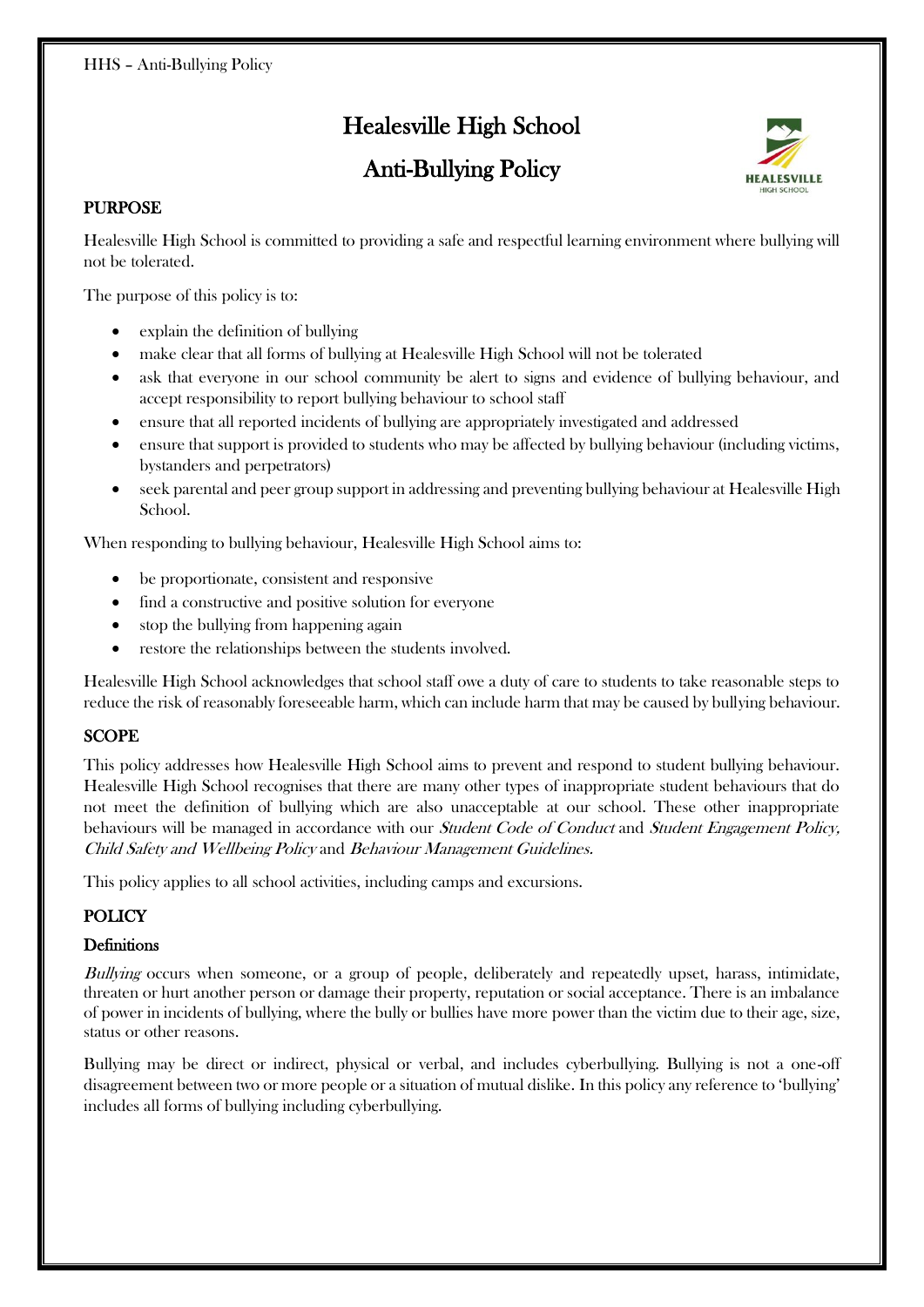#### HHS – Anti-Bullying Policy

Bullying can be:

- 1. direct physical bullying e.g. hitting, tripping, and pushing or damaging property.
- 2. *direct verbal bullying e.g.* name calling, insults, homophobic or racist remarks, verbal abuse.
- 3. *indirect bullying e.g.* spreading rumours, playing nasty jokes to embarrass and humiliate, mimicking, encouraging others to socially exclude a person and/or damaging a person's social reputation or social acceptance.

Harassment can also constitute bullying if it amounts to a pattern of behaviour or course of conduct towards another person that is demeaning, offensive or intimidating to a person.

Cyberbullying is direct or indirect bullying behaviours using digital technology. For example via a mobile phone, tablets, computers, chat rooms, email, social media, etc. It can be verbal, written or include use of images, video and/or audio.

#### Other distressing behaviours

Many distressing behaviours may not constitute bullying even though they are unpleasant. Students who are involved in or who witness any distressing behaviours should report their concerns to school staff and our school will follow the Behaviour Management Guidelines, Child Safety and Wellbeing Policy, Student Engagement Policy, Student Code of Conduct. *Mutual conflict* involves an argument or disagreement between people with no imbalance of power. In incidents of mutual conflict, generally, both parties are upset and usually both want a resolution to the issue. Unresolved mutual conflict can develop into bullying if one of the parties targets the other repeatedly in retaliation.

Social rejection or dislike is not bullying unless it involves deliberate and repeated attempts to cause distress, exclude or create dislike by others.

Single-episode acts of harassment, nastiness or physical aggression are not the same as bullying. If someone is verbally abused or pushed on one occasion, they are not being bullied. Harassment, nastiness or physical aggression that is directed towards many different people is not the same as bullying. However, single episodes of harassment, nastiness or physical aggression are not acceptable behaviours at our school.

#### BULLYING PREVENTION

Healesville High School has a number of programs and strategies in place to build a positive and inclusive school culture. We strive to foster a school culture that prevents bullying behaviour by modelling and encouraging behaviour that demonstrates acceptance, kindness and respect.

Bullying prevention at Healesville High School is proactive and is supported by research that indicates that a whole school, multifaceted approach is the most effect way to prevent and address bullying. At our school:

- We have a positive school environment that provides safety, security and support for students and promotes positive relationships and wellbeing.
- We strive to build strong partnerships between the school, families and the broader community that means all members work together to ensure the safety of students.
- Teachers are encouraged to incorporate classroom management strategies that discourage bullying and promote positive behaviour.
- A range of year level incursions and programs are planned for each year to raise awareness about bullying and its impacts.
- In the classroom, our social and emotional learning curriculum teaches students what constitutes bullying and how to respond to bullying behaviour assertively. This promotes resilience, assertiveness, conflict resolution and problem solving.
- The Connect program encourage positive relationships between students in different year levels. We seek to empower students to be confident communicators and to resolve conflict in a non-aggressive and constructive way.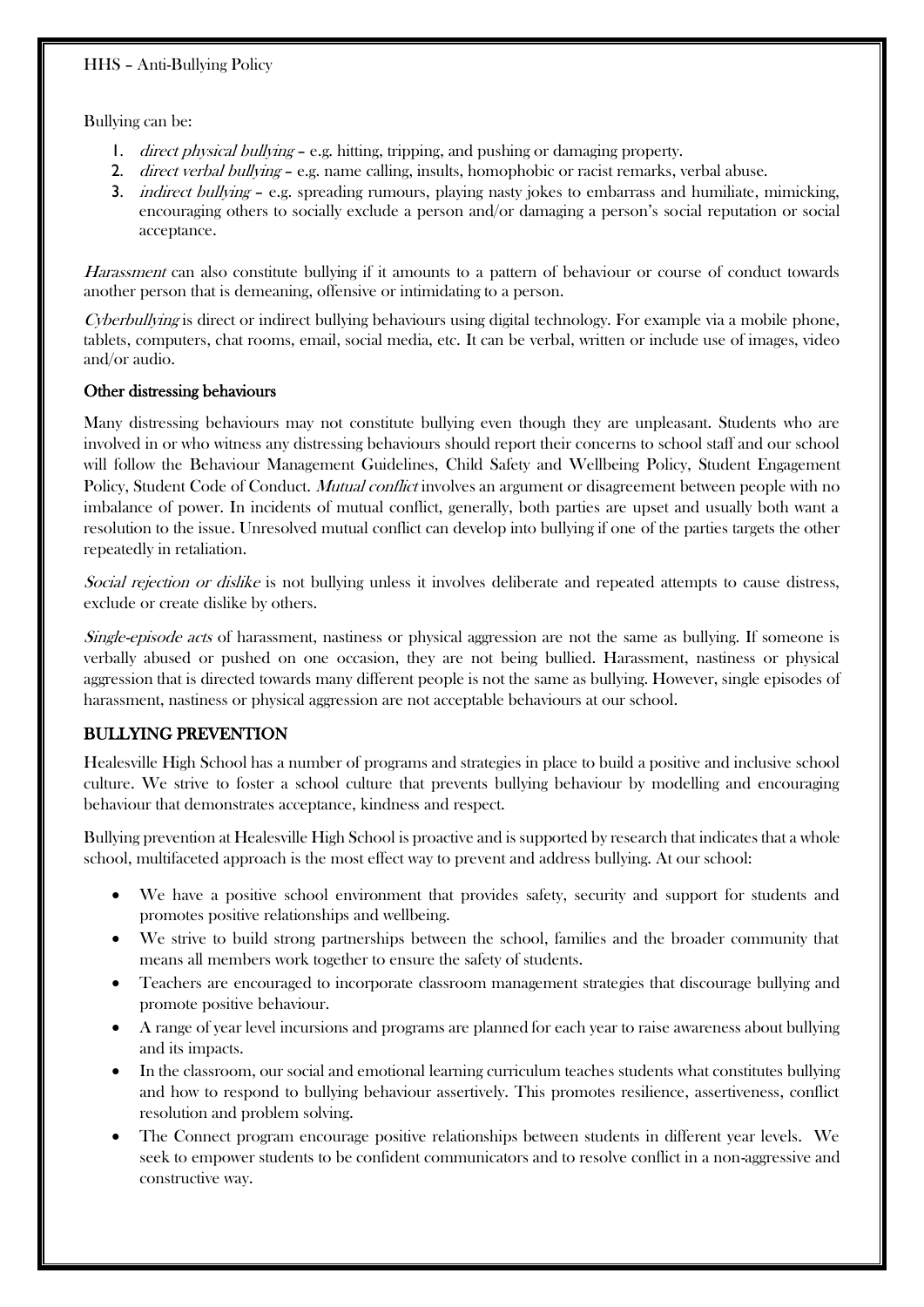• Students are encouraged to look out for each other and to talk to teachers and older peers about any bullying they have experienced or witnessed.

For further information about our engagement and wellbeing initiatives, please see our *Student Engagement* Policy and Child Safety and Wellbeing Policy.

#### INCIDENT RESPONSE

#### Reporting concerns to Healesville High School

Bullying complaints will be taken seriously and responded to sensitively at our school.

Students who may be experiencing bullying behaviour, or students who have witnessed bullying behaviour, are encouraged to report their concerns to school staff as soon as possible.

In most circumstances, we encourage students to speak to a trusted teacher or their Year Level Manager. However, students are welcome to discuss their concerns with any other member of staff including wellbeing staff, school social worker etc.

Parents or carers who may develop concerns that their child is involved in, or has witnessed bullying behaviour at Healesville High School should contact the Student Wellbeing Coordinator, Lisa Mathieson, by phone on 5962 4088 or by email directed to lisa.mathieson@education.vic.gov.au

Our ability to effectively reduce and eliminate bullying behaviour is greatly affected by students and/or parents and carers reporting concerning behaviour as soon as possible, so that the responses implemented by Healesville High School are timely and appropriate in the circumstances.

#### Investigations

When notified of alleged bullying behaviour, school staff are required to:

- 1. record the details of the allegations on Compass; and
- 2. inform the relevant Year Level Manager, Student Wellbeing Team, Assistant Principal, Principal.

The Year Level Manager is responsible for investigating allegations of bullying in a timely and sensitive manner. To appropriately investigate an allegation of bullying, the Year Level Manager may:

- speak to the students involved in the allegations, including the victim/s, the alleged perpetrator/s and any witnesses to the incidents
- speak to the parents of the students involved
- speak to the teachers of the students involved
- take detailed notes of all discussions for future reference
- obtain written statements from all or any of the above.

All communications with the Year Level Manager in the course of investigating an allegation of bullying will be managed sensitively. Investigations will be completed as quickly as possible to allow for the behaviours to be addressed in a timely manner.

The objective of completing a thorough investigation into the circumstances of alleged bullying behaviour is to determine the nature of the conduct and the students involved. A thorough understanding of the alleged bullying will inform staff about how to most effectively implement an appropriate response to that behaviour.

Serious bullying, including serious cyberbullying, is a criminal offence and may be referred to Victoria Police. For more information, see: [Brodie's Law.](http://www.education.vic.gov.au/about/programs/bullystoppers/Pages/advicesheetbrodieslaw.aspx)

#### Responses to bullying behaviours

When the Year Level Manager has sufficient information to understand the circumstances of the alleged bullying and the students involved, a number of strategies may be implemented to address the behaviour and support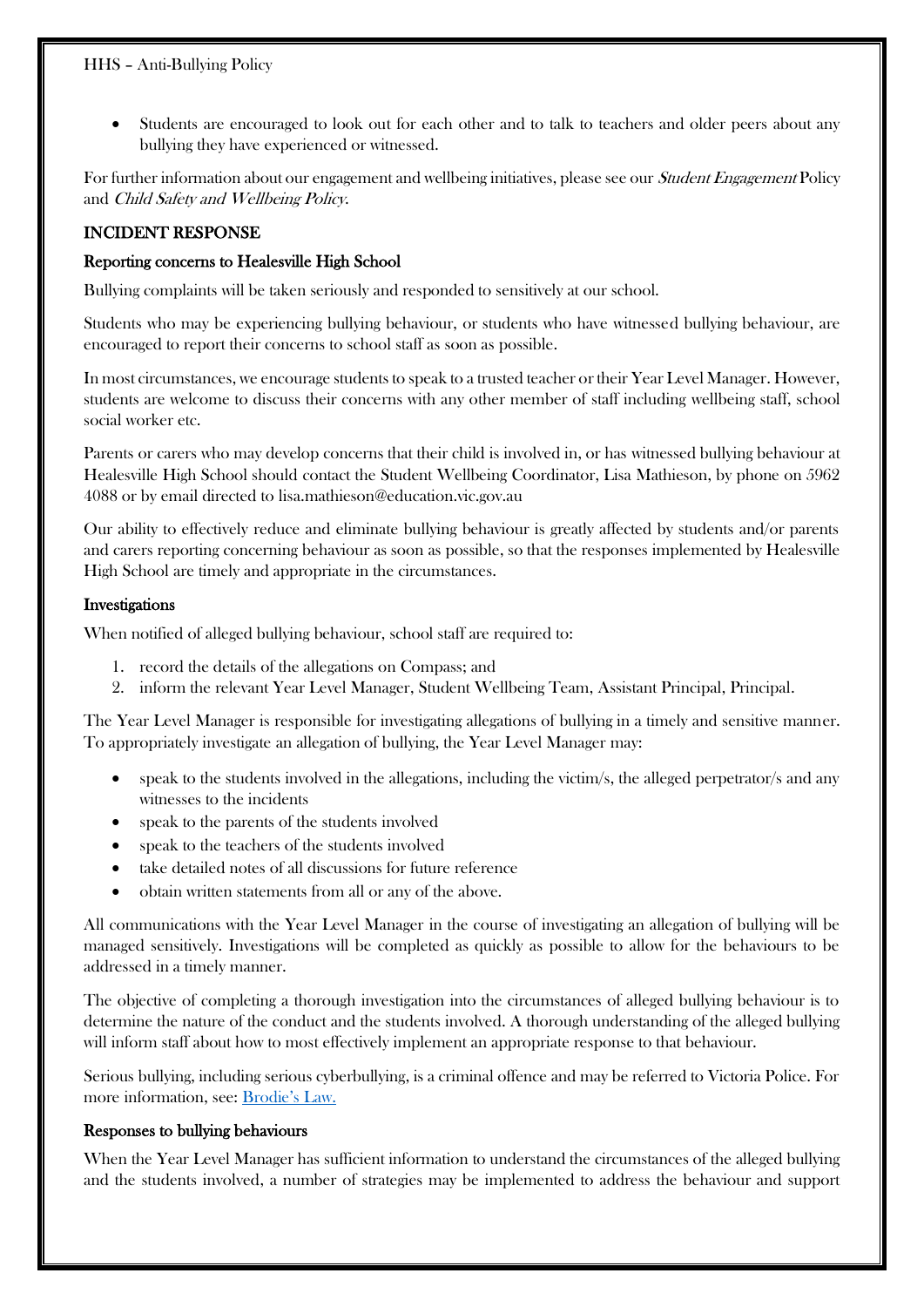#### HHS – Anti-Bullying Policy

affected students in consultation with the Student Wellbeing Team, teachers, SSS, Assistant Principal, Principal, Department of Education and Training specialist staff etc.

There are a number of factors that will be considered when determining the most appropriate response to the behaviour. When making a decision about how to respond to bullying behaviour, Healesville High School will consider:

- the age and maturity of the students involved
- the severity and frequency of the bullying, and the impact it has had on the victim student
- whether the perpetrator student or students have displayed similar behaviour before
- whether the bullying took place in a group or one-to-one context
- whether the perpetrator demonstrates insight or remorse for their behaviour
- the alleged motive of the behaviour, including any element of provocation.

Year Level Manager may implement all, or some of the following responses to bullying behaviours:

- Offer counselling support to the victim student or students, including referral to the Student Wellbeing Team, SSS and/or an external provider.
- Offer counselling support to the perpetrator student or students, including referral to the Student Wellbeing Team, SSS and/or an external provider.
- Offer counselling support to affected students, including witnesses and/or friends of the victim student, including referral to the Student Wellbeing Team, SSS and/or an external provider.
- Facilitate a restorative practice meeting with all or some of the students involved. The objective of restorative practice is to repair relationships that have been damaged by bringing about a sense of remorse and restorative action on the part of the person who has bullied someone and forgiveness by the person who has been bullied.
- Facilitate a mediation between some or all of the students involved to help to encourage students to take responsibility for their behaviour and explore underlying reasons for conflict or grievance. Mediation is only suitable if all students are involved voluntarily and demonstrate a willingness to engage in the mediation process.
- Implement disciplinary consequences for the perpetrator students, which may include removal of privileges, detention, suspension and/or expulsion consistent with our Student Wellbeing and Engagement policy, the Ministerial Order on Suspensions and Expulsions and any other relevant Department policy.
- Facilitate a Student Support Group meeting and/or Behaviour Support Plan for affected students.
- Prepare a Safety Plan or Individual Management Plan restricting contact between victim and perpetrator students.
- Monitor the behaviour of the students involved for an appropriate time and take follow up action if necessary.
- Implement year group targeted strategies to reinforce positive behaviours.

The Year Level Manager is responsible for maintaining up to date records of the investigation of and responses to bullying behaviour.

Healesville High School understands the importance of monitoring and following up on the progress of students who have been involved in or affected by bullying behaviour. Where appropriate, school staff will also endeavour to provide parents and carers with updates on the management of bullying incidents.

# FURTHER INFORMATION AND RESOURCES

This policy should be read in conjunction with the following school policies:

• Engagement Policy